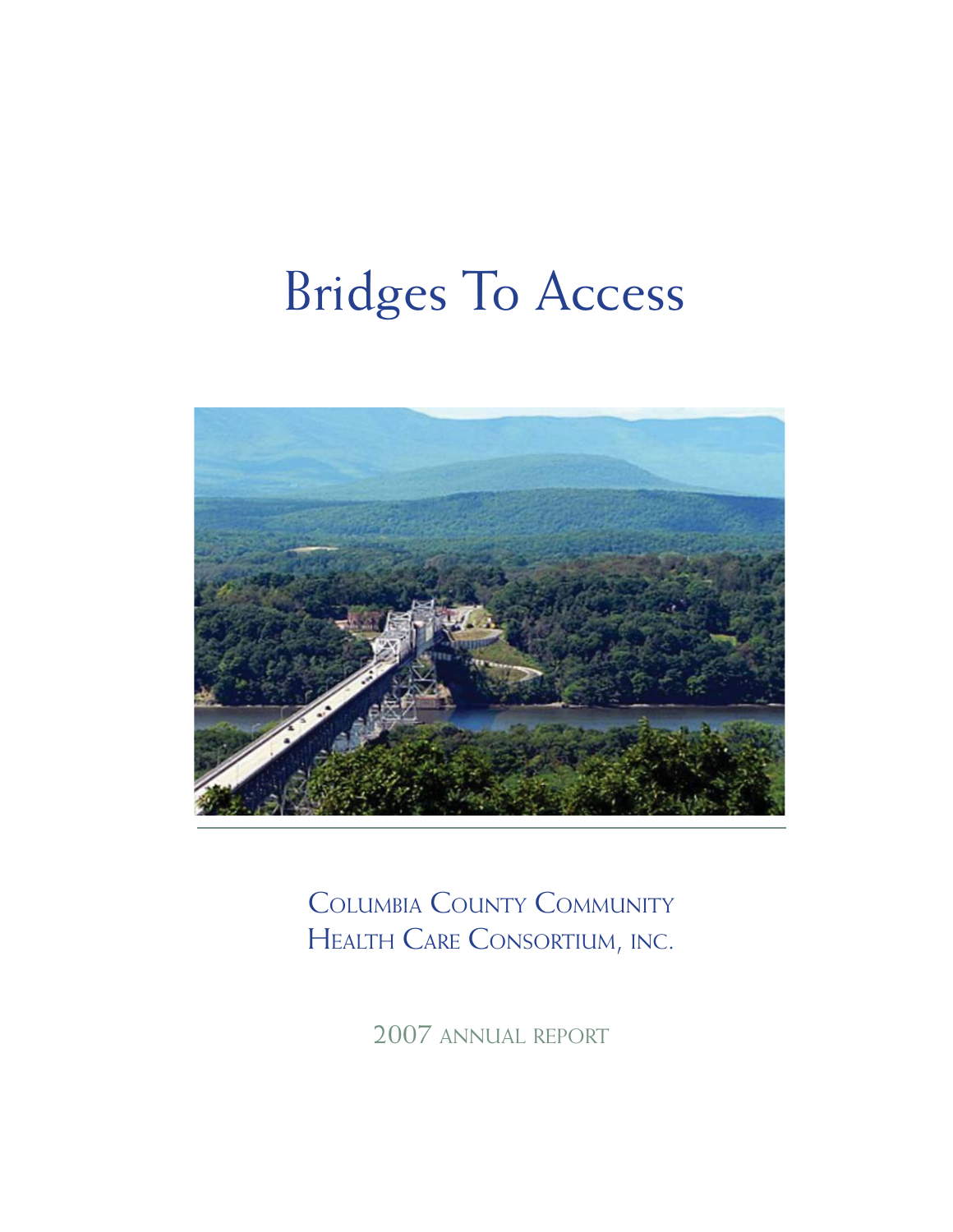# Bridges To Access

I needs and access to services. When a local organization can play a role in n rural communities, there is often a veritable chasm between health care bridging that gap, the people and the economic viability of the community are enhanced.

Since 1998 the Columbia County Community Health Care Consortium, Inc. has been fulfilling its stated mission to increase access to quality health care through collaboration, education, information and service delivery.

While needs, trends and technologies in the health care environment may fluctuate and change, our values remain constant and steady. These values are at the core of what we do and why we do them:

- $\vee$  Access to quality health care is a fundamental right of every individual.
- $\blacktriangleright$  Improving the health of our community occurs through the partnership of health, social service, wellness organizations and all levels of government.
- $\blacktriangleright$  Individuals are primarily responsible for their own health care decisions and require information and education to fulfill their role effectively.
- $\vee$  Collaboration and provision of preventive and wellness services has long term efficiencies.

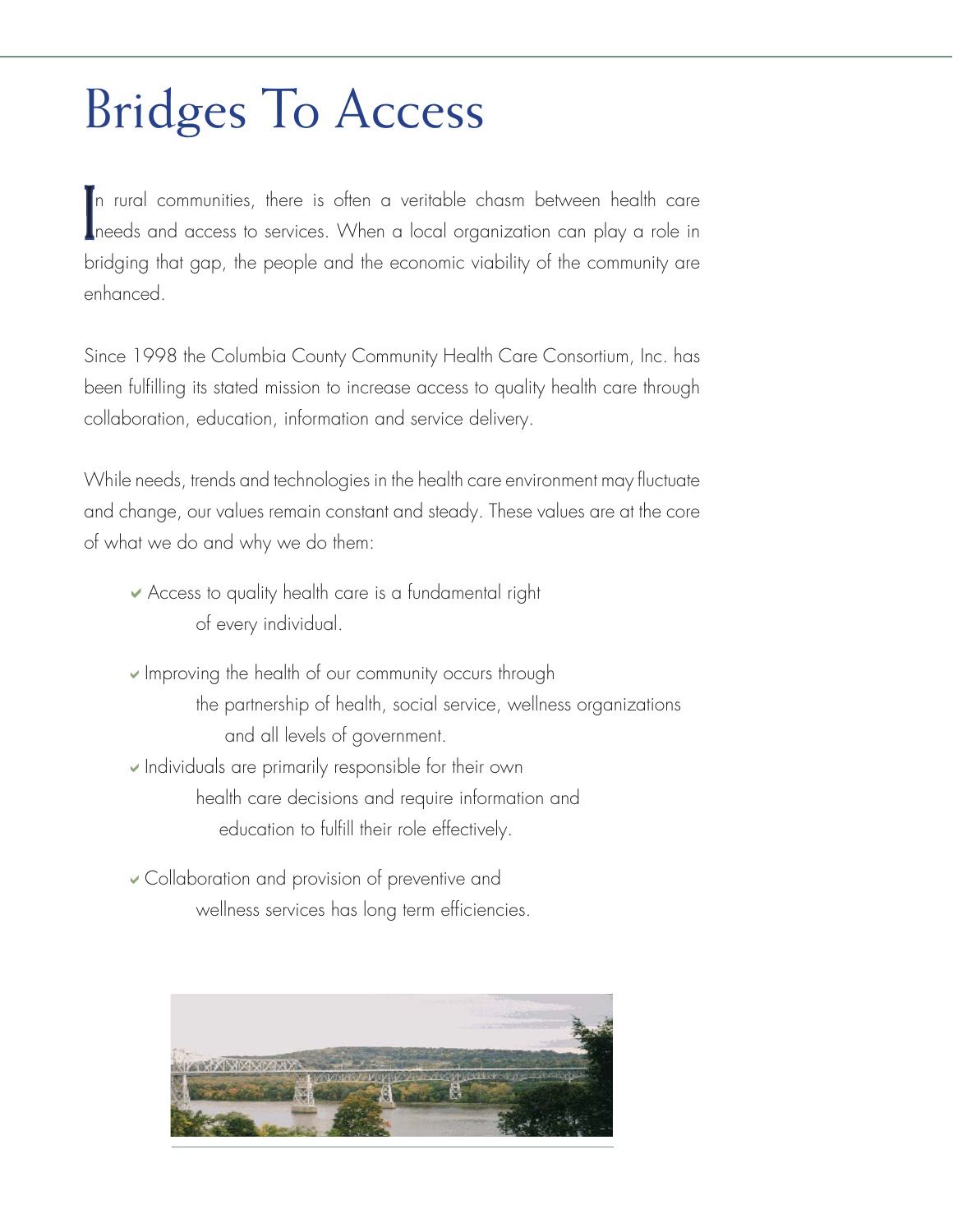Likewise, our vision for the future is grounded in realities we believe we can play an integral role in shaping.

- $\vee$  Health care consumers will be well informed.
- $\vee$  Low income/uninsured/underinsured individuals will have equal access to primary care, dental and vision services.
- $\checkmark$  Transportation to health care services will be accessible to all residents.
- $\vee$  Health outcomes will make significant progress toward the Healthy People 2015 goals.
- $\vee$  Health care consumers will have better access to having prescriptions filled and utilized appropriately.

As we move into our 10th year of providing access to health care services in our community, we will continue to strive to address emerging health care needs and ensure access to care of all of our residents.

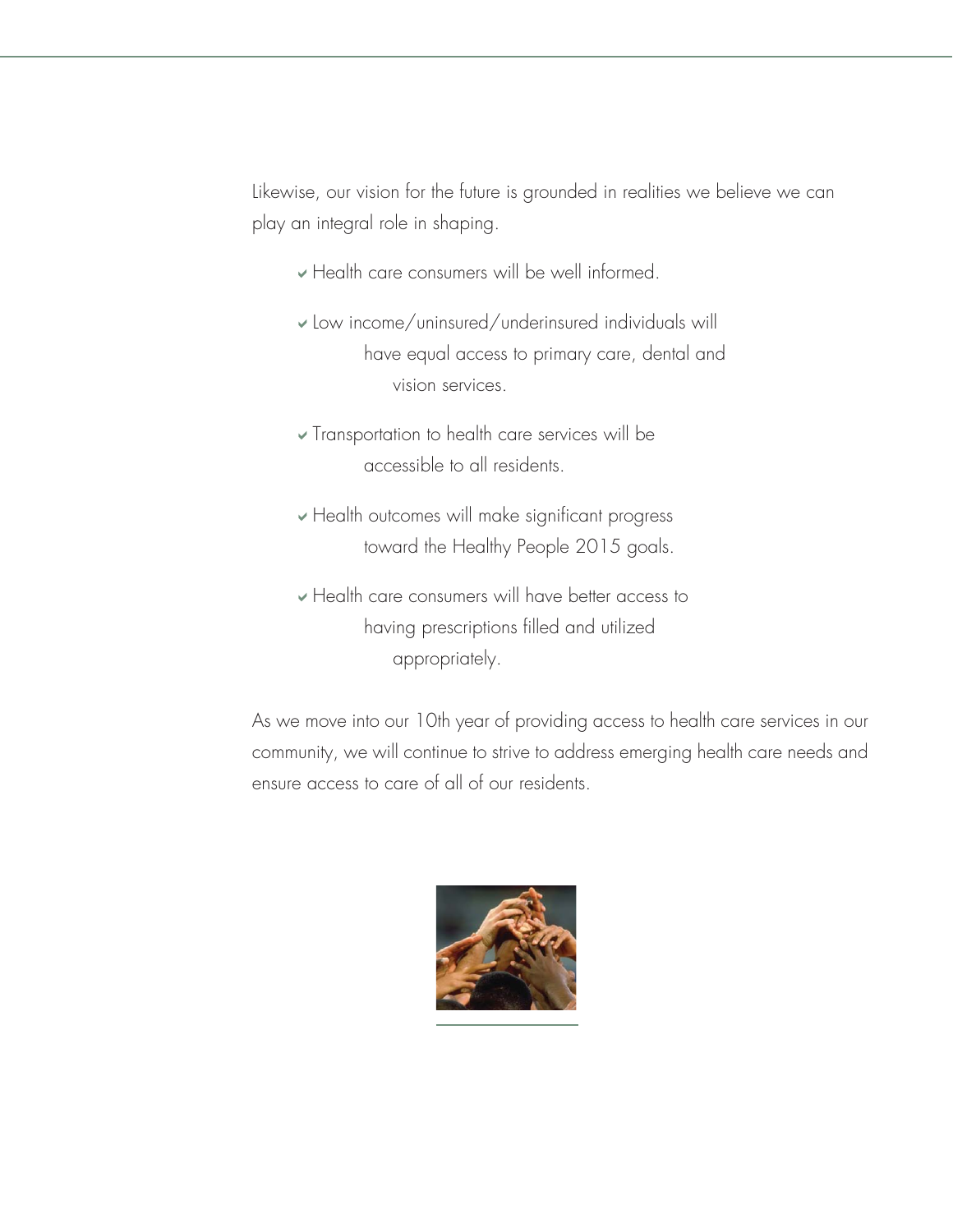#### Our 2007 Board of Directors

**PRESIDENT Jeffrey Rovitz, Executive Director** *Mental Health Association of Columbia & Greene Counties*

**VICE PRESIDENT Anne Zittell, Retired Public Health Nurse**  *Consumer Advocate*

**TREASURER Kenneth Stall, Chief Executive Officer** *COARC*

**SECRETARY Agnes Donlon, Executive Director** *Catholic Charities of Columbia and Greene Counties*

#### **DIRECTORS**

**Gail Grandinetti,1st Ward Supervisor** *Columbia County Board of Supervisors* **David Colby, President** *Columbia County Chamber of Commerce* **Nancy Winch, Director** *Columbia County Department of Health* **Michael O'Leary, Director** *Columbia County Department of Human Services* **Paul Mossman Commissioner** *Columbia County Department of Social Services* **PJ Keeler, Coordinator** *Columbia County Emergency Medical Services* **John Rutkey, Acting Administrator** *Columbia County Office for the Aging* **Jessica Nabozny, Director** *Columbia County Youth Bureau* **Thomas Wright, Research Director** *Columbia-Greene Community College* **Leitha Pierro,Vice President** *Columbia Memorial Hospital* **Tina Sharpe, Executive Director** *Columbia Opportunities, Inc* **Carole Heaney, Executive Director** *The Community Hospice* **Linda K Earley, Educator** *Cornell Cooperative Extension of Columbia County* **Amber Hurt,Vice President** *The Eddy Visiting Nurse Association* **Dr Karyn Dornemann, DC** *Hudson Chiropractic* **Rev James Slater, Pastor, St. Luke's Church** *Ichabod Crane Clergy Association* **Norma Shook, Medical Assistance Specialist** *NYS Office of Managed Care* **Tina Gardner, Physician Liaison** *Open MRI of Hudson* **Todd Zbytniewski, Administrator** *Pine Haven Adult Home* **Laura Murray, President** *Present Help* **Jennifer Clark, SANE Coordinator** *The REACH Center* **Beth Schuster, Executive Director** *Twin County Recovery Services* **Gretchen Brown, Program Coordinator** *Upper Hudson Planned Parenthood* **Arthur Koweek,** *Business Representative* **Dr Stephen Krizar, MD** *Physician Representative* **Dr Bernard Mehl, DPS** *Pharmacy Representative* **Dr William Murphy, MD** *Physician Representative* **James Beal,** *At-Large Director*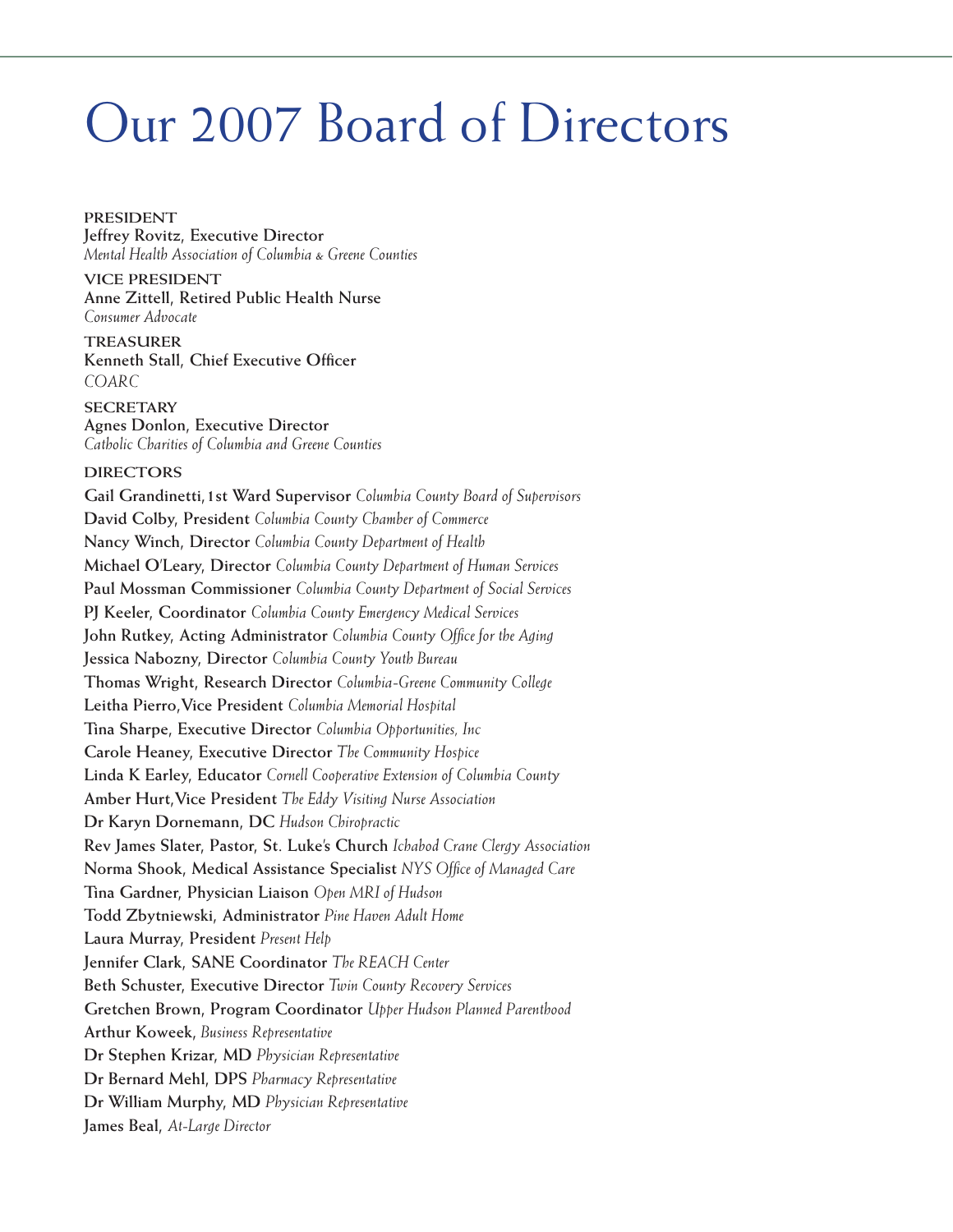## View from the Top



**I** of the Consortium. I continue to be enthused by the network mission, as well t is hard to believe that two years will have passed since I became president as the dedication and focused energy of the Board of Directors and staff. I am proud to be working alongside a group of volunteer board members that give so much of their time and expertise, that are so caring and hard working. What is particularly impressive is the sense of shared vision and camraderie that is evident both at board meetings and when one stops by the office and observes the staff interactions in the conference area. One can sense the commitment and excitement of staff when hearing a presentation about their respective program responsibilities.

Not surprisingly this past year has been a time of productivity and expansion as the Consortium continues to bridge service gaps to better meet the needs of the community. There has been expansion of the Cancer Screening Program. Long Term Care Insurance Education for groups and individual counseling is now available. The mobile dental services van has been successfully transferred to Columbia Memorial Hospital in coordination with Greene County. The agency was awarded one of the two NYSDOH grants with an emphasis on issues related to child obesity. We look forward to implementing Integrated Cancer Services this coming Spring. And, as always, on-going services have been successfully delivered for yet another year.

Finally, on behalf of the entire Board of Directors, I want to acknowledge the wonderful work of its top executive. She is the glue that keeps the organization together and operating smoothly. Her work habits, grant writing ability, leadership skills, and commitment to the mission of the organization is second to none. Diane Franzman, thank you.

Jeffrey Rovitz, MS, CRC. LMHC President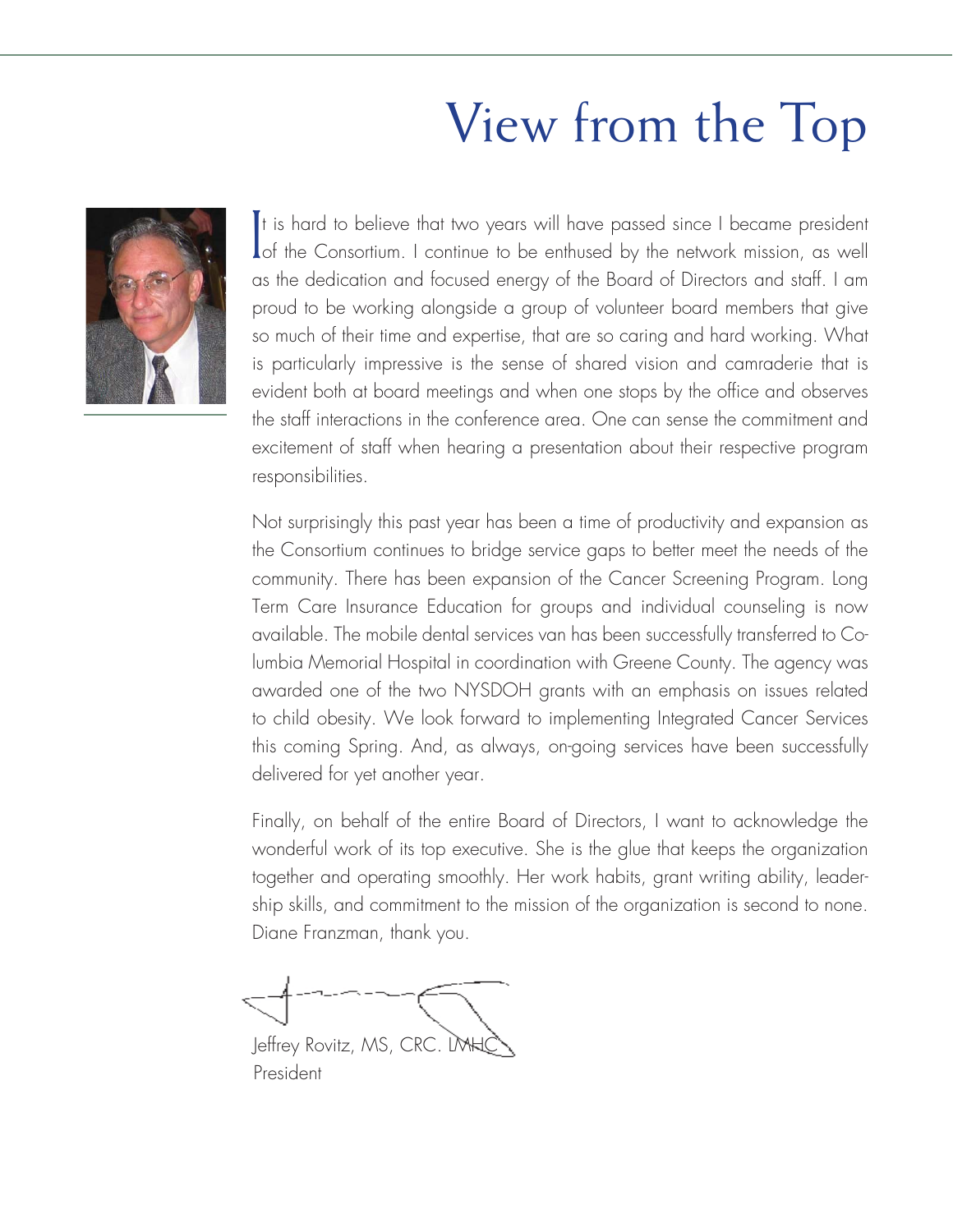#### Our 2007 Staff

**Diane Franzman** *Executive Director* **Gina Armstrong** *Deputy Director* **George Atkinson** *Driver* **June Blake** *Project Coordinator* **Darcy Connor** *Program Coordinator* **Karen dePeyster** *Program Director* **Inez Dickens** *Project Coordinator* **Rachel Dobert** *Enrollment Counselor* **Roger Dooley** *Driver*  **Richard Fenoff** *Transportation Dispatcher* **Betty Foss** *Executive Assistant* **Jacqueline Goddeau** *Senior Program Coordinator* **Ruth Gutman** *Community Advocate* **Marian Hannah** *Receptionist* **Lawrence Hermance** *Driver* **Kathy Houston** *Senior Data Manager* **David Kibler** *Driver* **Paul Knott** *Transportation Dispatcher*  **Robert La Casse** *Driver* **Gwen Lacigtignola** *Program Coordinator* **Letty Malin** *Program Coordinator* **Roger Marvin** *Driver*  **Victoria McGlynn** *Enrollment Counselor*  **Eleanor Minksy** *Program Coordinator* **Stephanie Nedwick** *Program Assistant*  **Anna Passaro** *Enrollment Advocate* **Margo Potrzeba** *Program Coordinator* **Kristin Provost** *Enrollment Counselor* **Maureen Romanyszyn** *Financial Consultant* **Joseph Salvatore** *Driver* **Sherry Salvatore** *Transportation Coordinator* **Crystal Stringham** *Communications Coordinator* **Lisa Thomas** *Senior Program Director* **Robert Usis** *Senior Communications Director* **James Van Deusen** *Driver* **Nancy Weaver** *Fiscal Specialist*

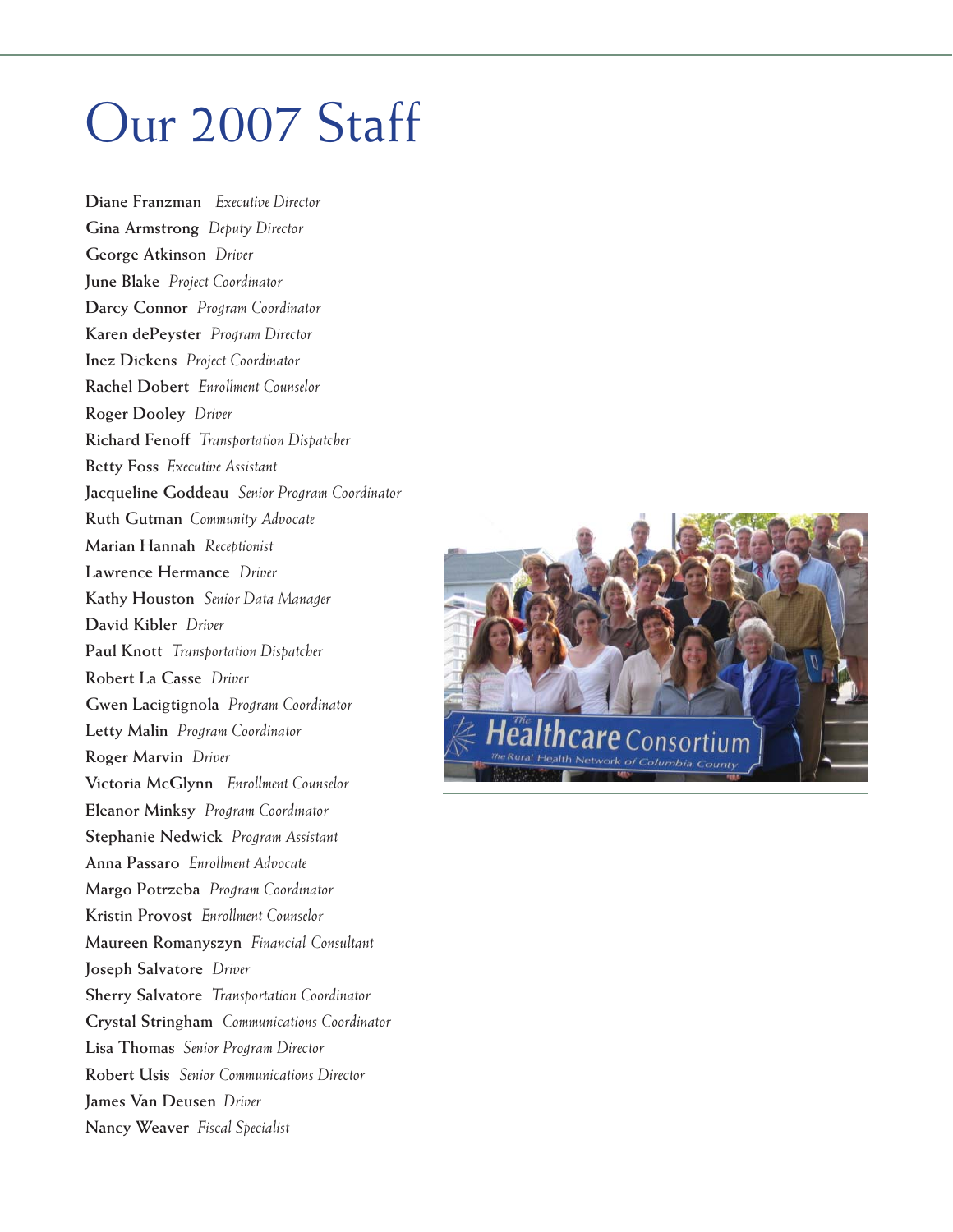#### Executive Director's Perspective



I to Access". The Healthcare Consortium has been building bridges since our t seems very appropriate that the theme of our annual report this year is "Bridges inception. Using the building blocks of partnerships, collaborations, volunteers, the faith community, businesses, medical providers, county agencies, government officials, and concerned individuals, we have built structures designed to allow people to cross obstacles that prevent access to quality health care.

While the building blocks are the material that support the bridge, it is the Healthcare Consortium's Board of Directors and the incredible staff of the organization, that have actually built these bridges. They work tirelessly to ensure that each individual in our community will have access to the care they need.

This year our newest bridge brought us to our local school districts providing the means by which each school district can address issues around childhood obesity. Through a five year grant program we hope to provide opportunities for children to live healthier, active lives.

As the years pass, we know that there are many more bridges to be built. The continued support of the community, our funders and our elected officials, will help us continue our efforts.

**Sincerely** 

Dione Franzman

Diane C. Franzman Executive Director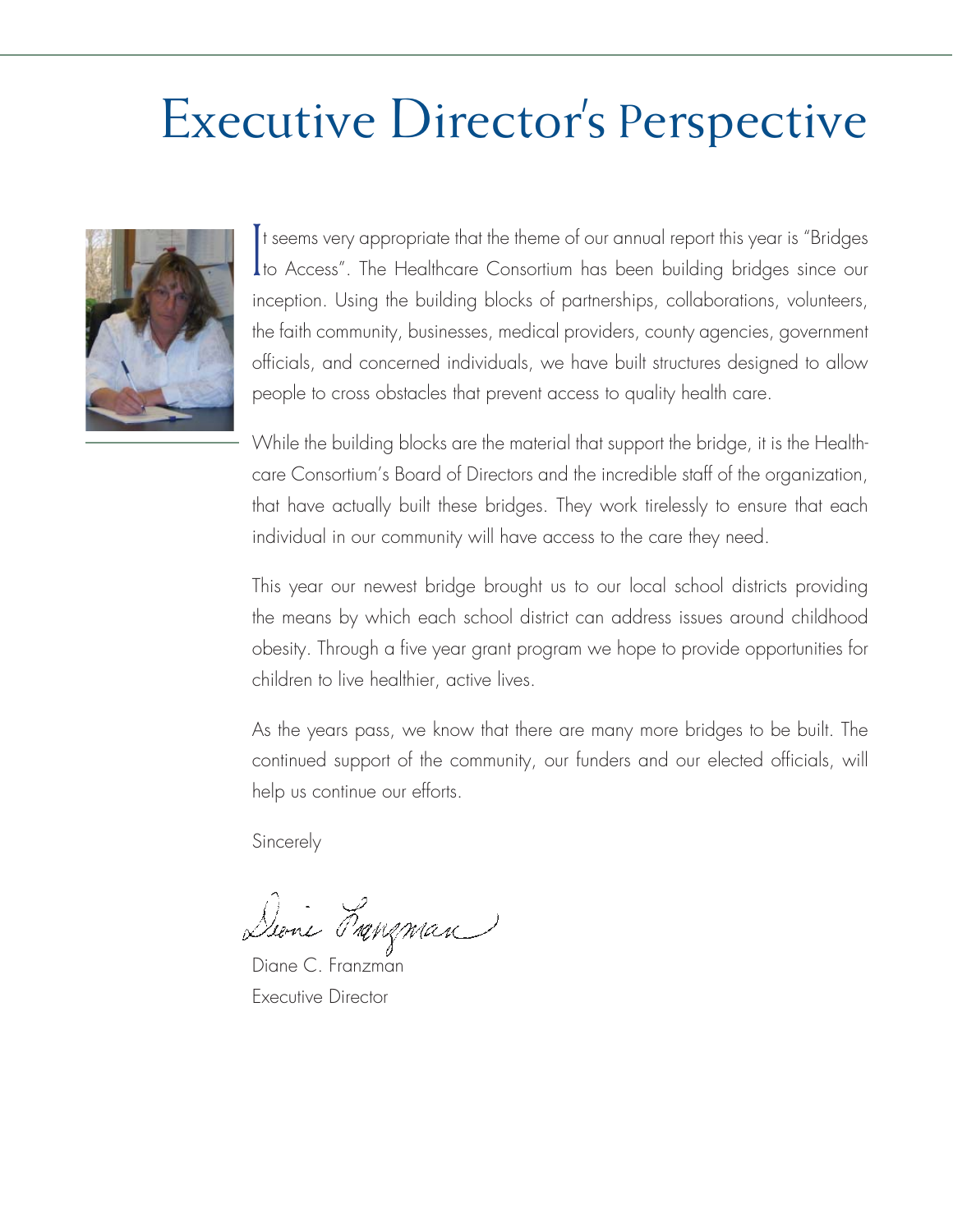## Our Programs

The Healthcare Consortium Medical Transportation Service continues to be a critical service to Columbia County residents. In 2007 the program transported 557 clients, logging in excess of over 121,830 miles, on 7,373 trips to and from health-related appointments in and out of the county. This has become the premiere no-cost medical transportation program in Columbia County.

Health insurance for individuals and families is a critical issue everywhere in the country. Eligibility screenings and application assistance for Columbia and Greene residents to get Child Health Plus, Family Health Plus and Medicaid through the Covering the Uninsured program helps more people access affordable New York State health insurance for children, families and individuals. In Columbia and Greene counties, there were 1938 referrals to the program in 2007, a 5% increase from the year before. 683 single- and multi-person applications were submitted, which was a 6% bump over 2006. The 1059 adult and child enrollments in 2007 topped 2006 by 7.25%. Most important, 99% of the 805 children who applied were enrolled. Since 2003, more than 5500 residents in Columbia and Greene counties have been enrolled in these New York State health insurance plans through our Facilitated Enrollment Program.

Long-term care insurance means different things to different people. Protecting assets, covering future nursing and care costs, or both, the Long Term Care Insurance Education and Outreach is educating residents about what it is and what may work best for them. In 2007, 392 residents received a much broader understanding of long-term care insurance via group presentations and one-onone counseling.





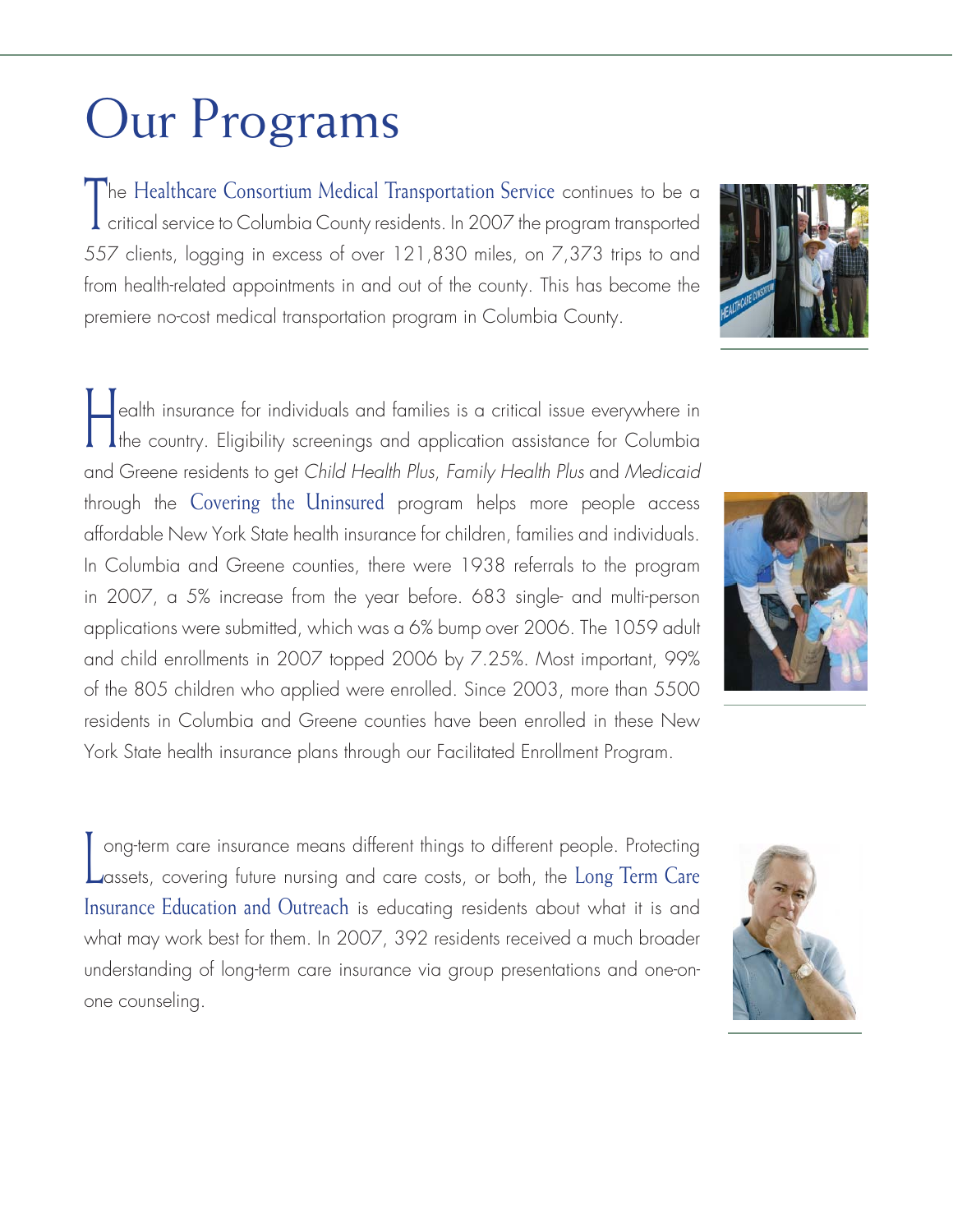In the Cancer Services Division of The Healthcare Consortium now offers cancer<br>screenings, support and education. Increased funding allows for more comprehensive services for local residents.



Our Cancer Support Program in the twin counties has grown from publication and distrbution of over 500 cancer services directories to peer-to-peer networking and active cancer support groups for individuals and families affected by cancer. One of the most vibrant of these groups is the Teen Warriors, a weekly teen support group in Hudson for kids affected by cancer, whose activities have included starting a garden and creative photography projects. The Community Cancer Fund raised over \$6500 through the efforts of solicitors and contributions from the community.



Uting cancer is an aspiration we all hope medical science can achieve. In the meantime, early detection will be the number one way to save lives. The Columbia County Healthy Women Partnership has consistently met and surpassed their target numbers, providing free breast and cervical screenings to eligible women in Columbia County. In 2007, 763 services were performed in either clinical settings or aboard the mobile mammography van from Bellevue Women's Hospital.

One of our most recent start-up programs was the new Colorectal Cancer<br>Screening & Prostate Cancer Education Initiative. With an emphasis on getting more men and women age 50 and older screened for colon cancer, the Fecal Immunochemical Tests (FIT) is an easy-to-use, at-home test that has been distributed to 50 uninsured adults so far. Five high risk residents received screening colonoscopies and one received a diagnostic colonoscopy.



The Ovarian Cancer Awareness and Education Initiative has been opening eyes **I** recently. Breaking medical news concerning early warning symptoms last summer has sparked keen interest in Ovarian Cancer. As a result, our educator has been speaking to even greater numbers of doctors and residents in Columbia and Greene counties than in past years.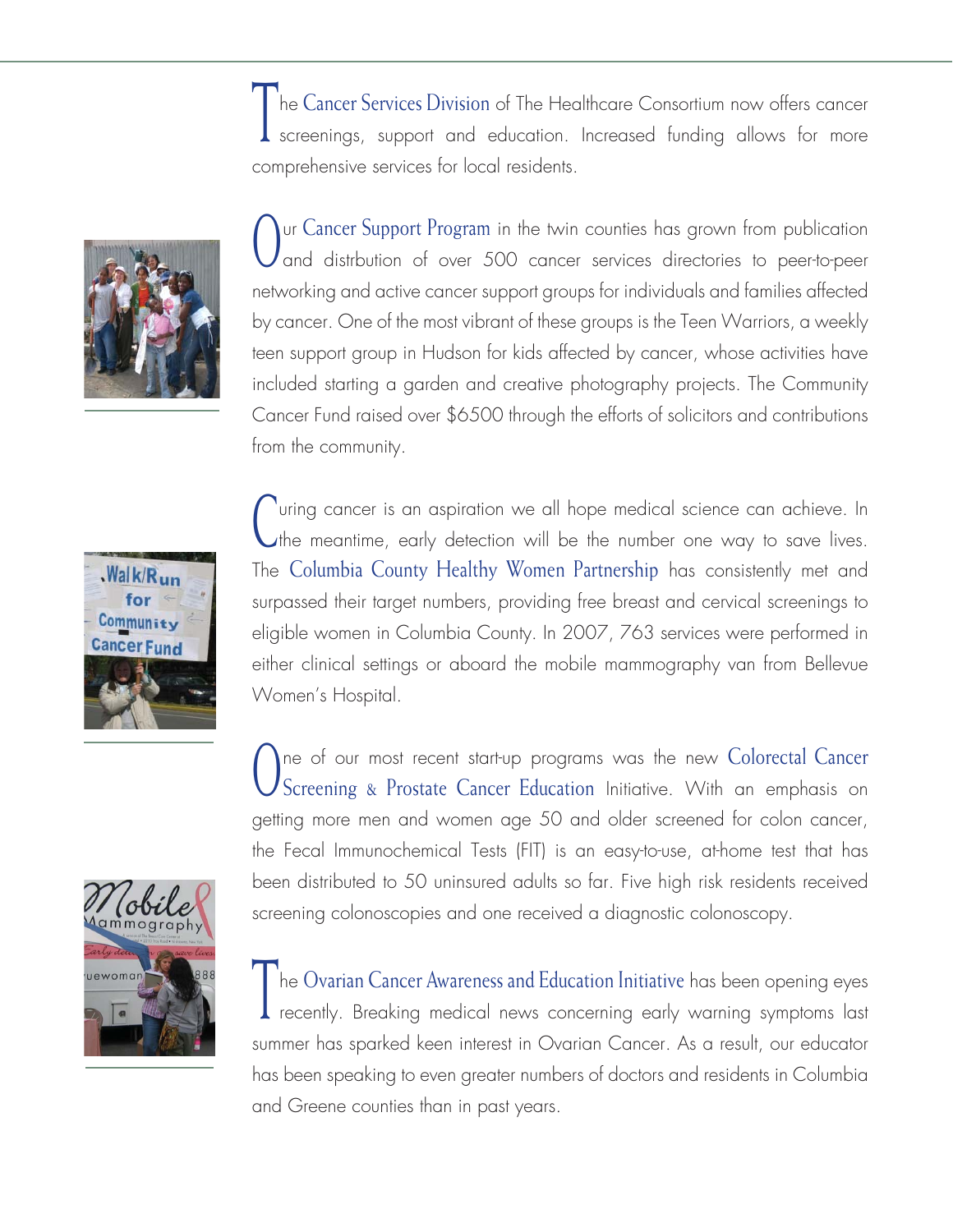Everywhere you look there's an overabundance of tobacco advertising. The Rip LVan Winkle Tobacco-Free Coalition is working to change that. Partnering with local parent, school and community groups to reduce tobacco product visibility within one mile of any school the Coalition has removed 90% of outside tobacco advertising in Germantown. This model will be used to replicate these results in all the school districts in Columbia and Greene counties. RVWTFC has worked hand-in-hand with the Board of Health to make entryways to county buildings smoke free in 2007 and helped local groups implement smoking restrictions in their work places. Current anti-tobacco information is distributed quarterly via 10,000 Clear the Air newsletters.

Diabetes in New York State has been diagnosed in more than one million people. Nearly one half million more are undiagnosed. These numbers indicate a growing problem. The time for more education about diabetes is right now. Through monthly education and support meetings, professional education sessions, and bi-annual foot screenings, the attendance at Columbia-Greene Diabetes Coalition meetings and events has doubled over last year.

The Columbia County Partnership for Children's Dental Health continues to provide oral education to elementary school children. In 2007 dental screenings were given to 231 third graders. Of that number, 131 received cleanings, 98 had fluoride treatments, and 242 protective sealants were applied. The Mobile Health Van has been completely outfitted as two dental examination rooms and ownership has been transferred to Columbia Memorial Hospital. CMH will use the van to provide services in the twin counties in 2008.

Since its inception, the Prescription Access Assistance program has helped hundreds of Columbia County residents apply for low- or no-cost medications from participating pharmaceutical companies. Coupled with funding from the Foundation for Community Health serving Ancram and Copake townships, this countywide program served 221 clients, who received 909 prescription medications in 2007.





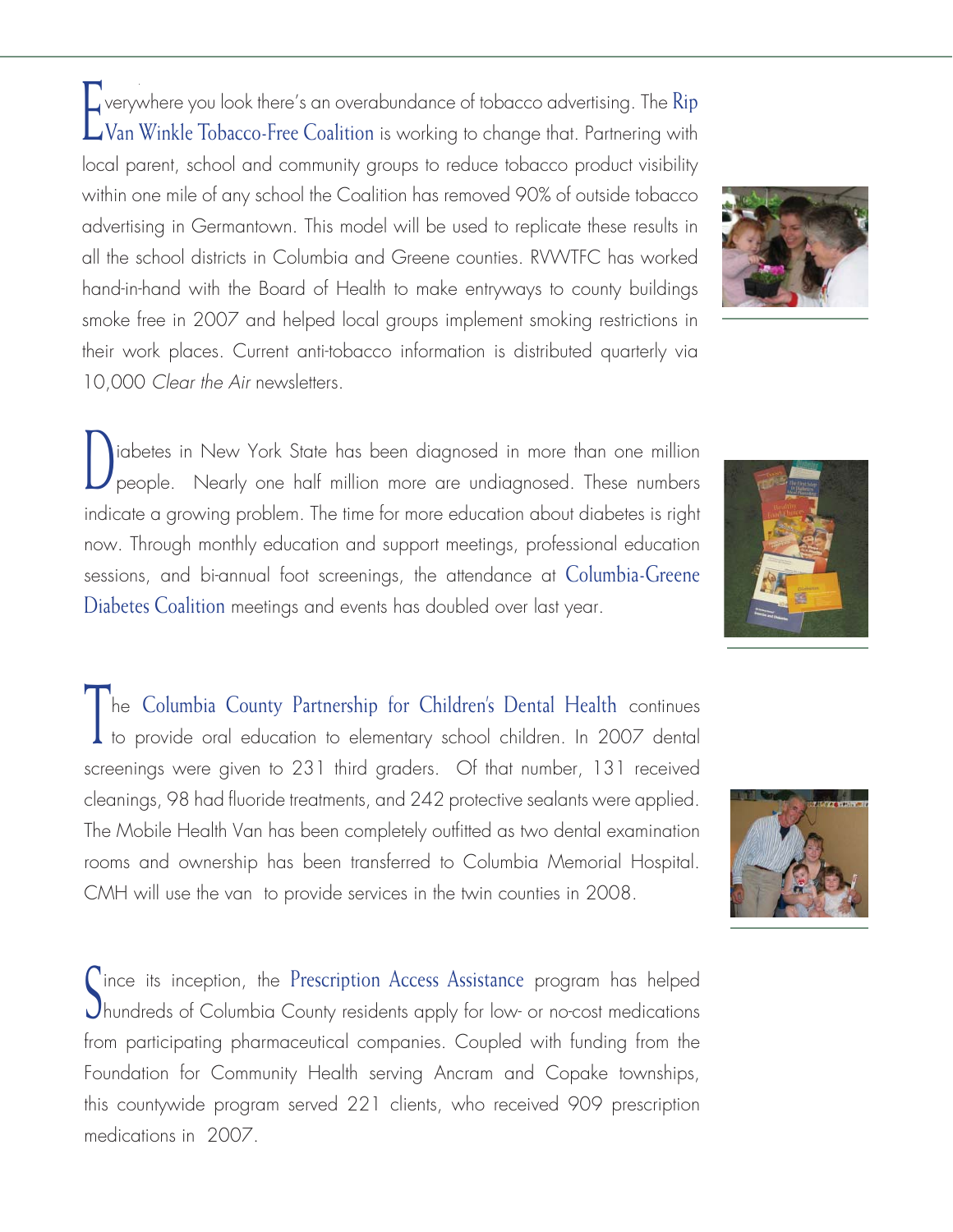*" In just two decades, the prevalence of overweight doubled for U.S. children ages 6 to 11 — and tripled for American teenagers."*

Source: *Mayo Foundation for Medical Education and Research*

tp://ww

(
Inildhood overweight and obesity is a priority health issue. The Healthcare<br>
Consortium was 1 of only 2 organizations awarded a five-year Prevention and Education grant from NYS DOH to help our local children establish a healthy lifestyle. This initiative will promote healthy eating with physical activity that equate to overall wellness and maintaining healthy body weight. Since October 2007, five of the six Columbia County school districts have signed on to implement noncompetitive before and after-school physicial activity programs.

The health education Speakers Bureau coordinates professional presentations on  $\alpha$  a wide variety of health topics to large and small groups, schools, social and fraternal organizations. Subjects covered recently included Stress Management, Smoking Cessation, Long-Term Care Insurance, Lyme Disease and Diabetes Management.

 $\sqrt{\frac{1}{2}}$  isitors to our website – www.columbiahealthnet.org – were greeted with a new look near the close of 2007. An average of 46,000 page requests per quarter in 2007 was 3.5% better than 2006.



Food Stamps Benefit applications were approved for 151 households in<br>Columbia County, and another 172 in Greene County. The Nutrition Outreach and Education Program reached the goals set by the Nutrition Consortium of NewYork State, the funding source. The grant year ended on June 30, 2007 and we deferred application for a new 3- year grant to a network member organization.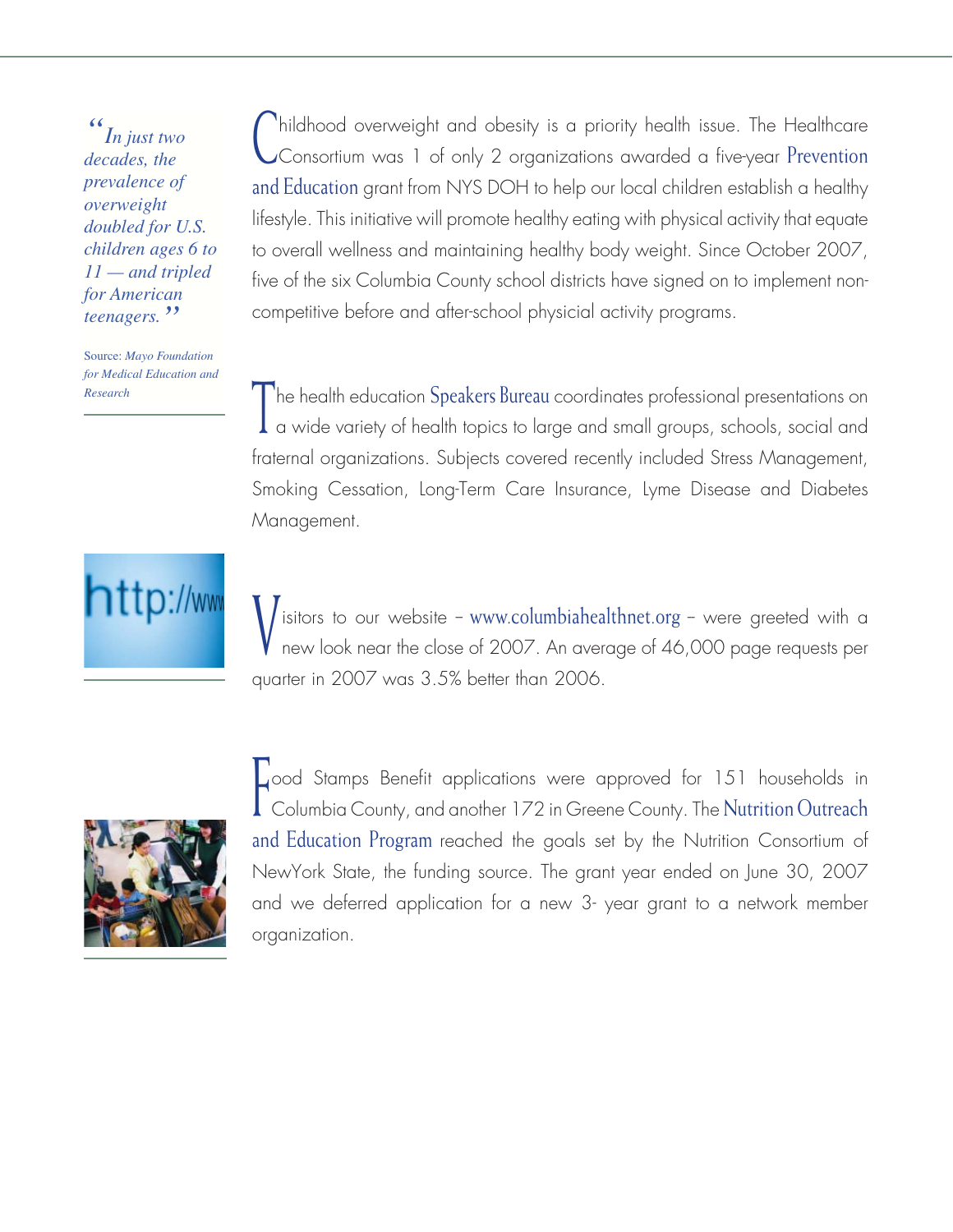#### Revenues



July 1, 2006 through June 30, 2007.

*"The combined resources of our grant funding, public and private donations, and fundraising activities allow us to provide access to services that otherwise might not be available to the residents of Columbia and Greene counties."*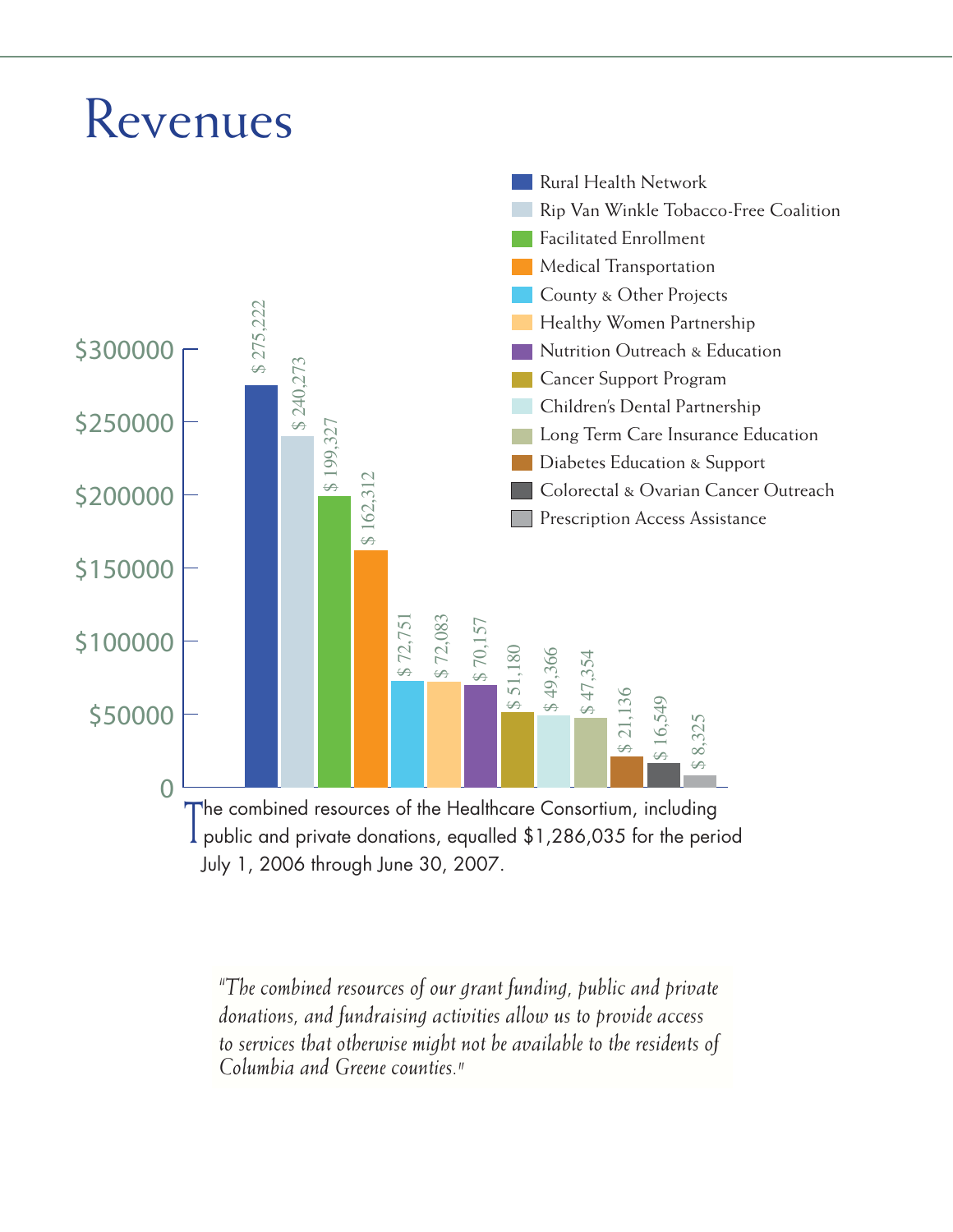# Statement of Financial Position

Fiscal Year ending June 30, 2007

| ASSETS                                                                     |                   |
|----------------------------------------------------------------------------|-------------------|
| <b>Current Assets</b>                                                      |                   |
| Cash and cash equivalents                                                  | \$<br>105,458     |
| Grants receivable                                                          | 209,667           |
| Prepaid Expenses                                                           | 312               |
| <b>Total Current Assets</b>                                                | 315,437           |
| Property, Plant, and Equipment<br>Net of Accumulated depreciation          | 80,411            |
| <b>Total Assets</b>                                                        | \$<br>395,848     |
| LIABILITIES AND NET ASSETS                                                 |                   |
| <b>Current Liabilities</b>                                                 |                   |
| Accounts Payable<br>Accrued wages and benefits payable                     | \$<br>27,734      |
| 16,739                                                                     |                   |
| Accrued compensated absences<br>Line of credit                             | 17,164            |
| Advanced Funding Payable<br><b>Total Current Liabilities</b><br>Net Assets | 91,085<br>152,722 |
| Temporarily restricted                                                     | 5,248             |
| Unrestricted                                                               | 237,878           |
| <b>Total Net Assets</b>                                                    | 243,126           |
| Total liabilities/net assets                                               | \$<br>395,848     |